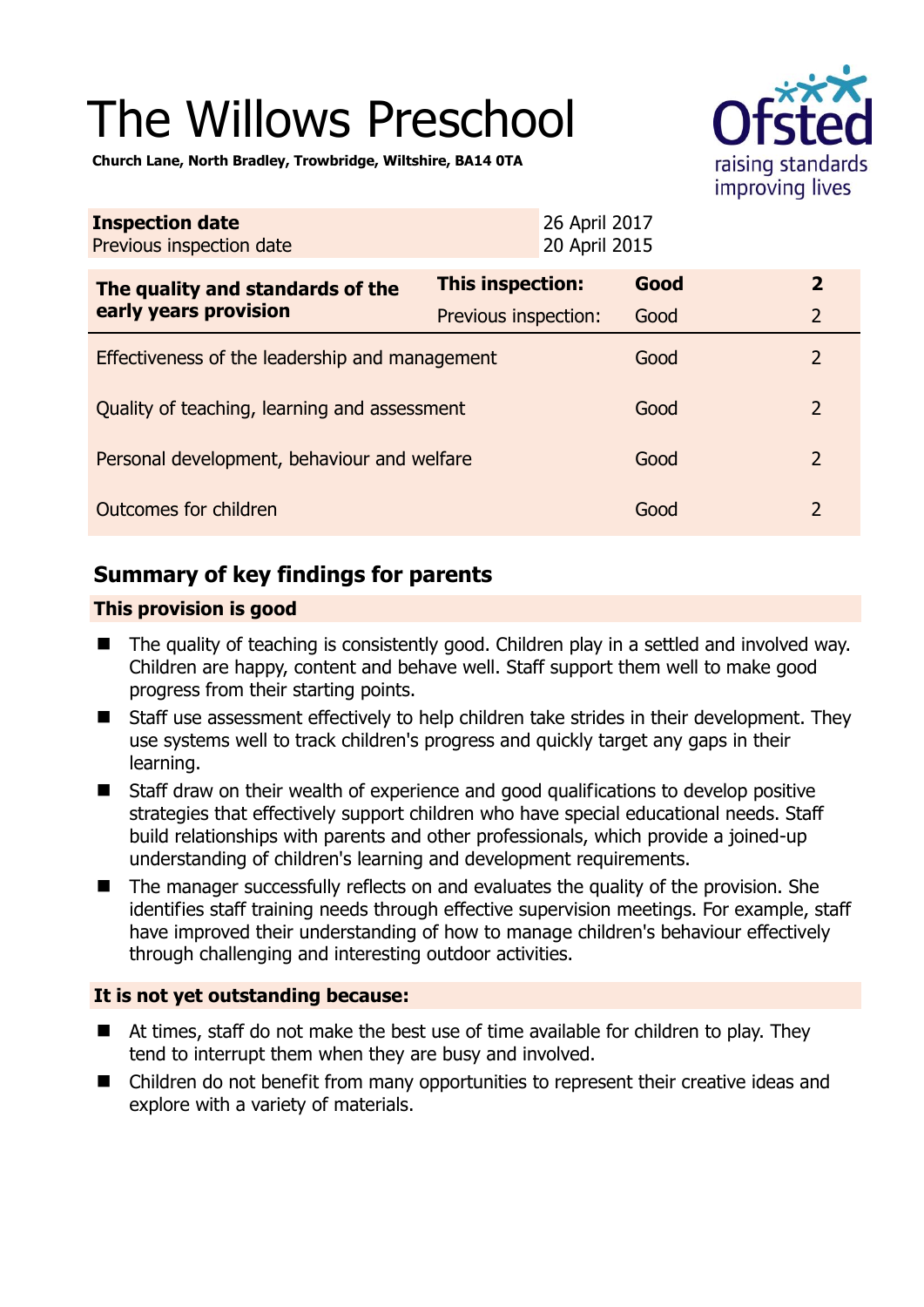# **What the setting needs to do to improve further**

## **To further improve the quality of the early years provision the provider should:**

- $\blacksquare$  evaluate and improve the daily routine to support children to explore their play ideas more fully
- **E** provide children with more opportunities to explore and investigate with a variety of media and materials.

# **Inspection activities**

- The inspector observed staff's interactions with children across the setting.
- The inspector looked at documentation, including children's learning journals.
- The inspector spoke with parents and children, and considered their opinions.
- The inspector conducted a joint observation, and a leadership and management meeting, with the manager.

#### **Inspector**

Angela Cogan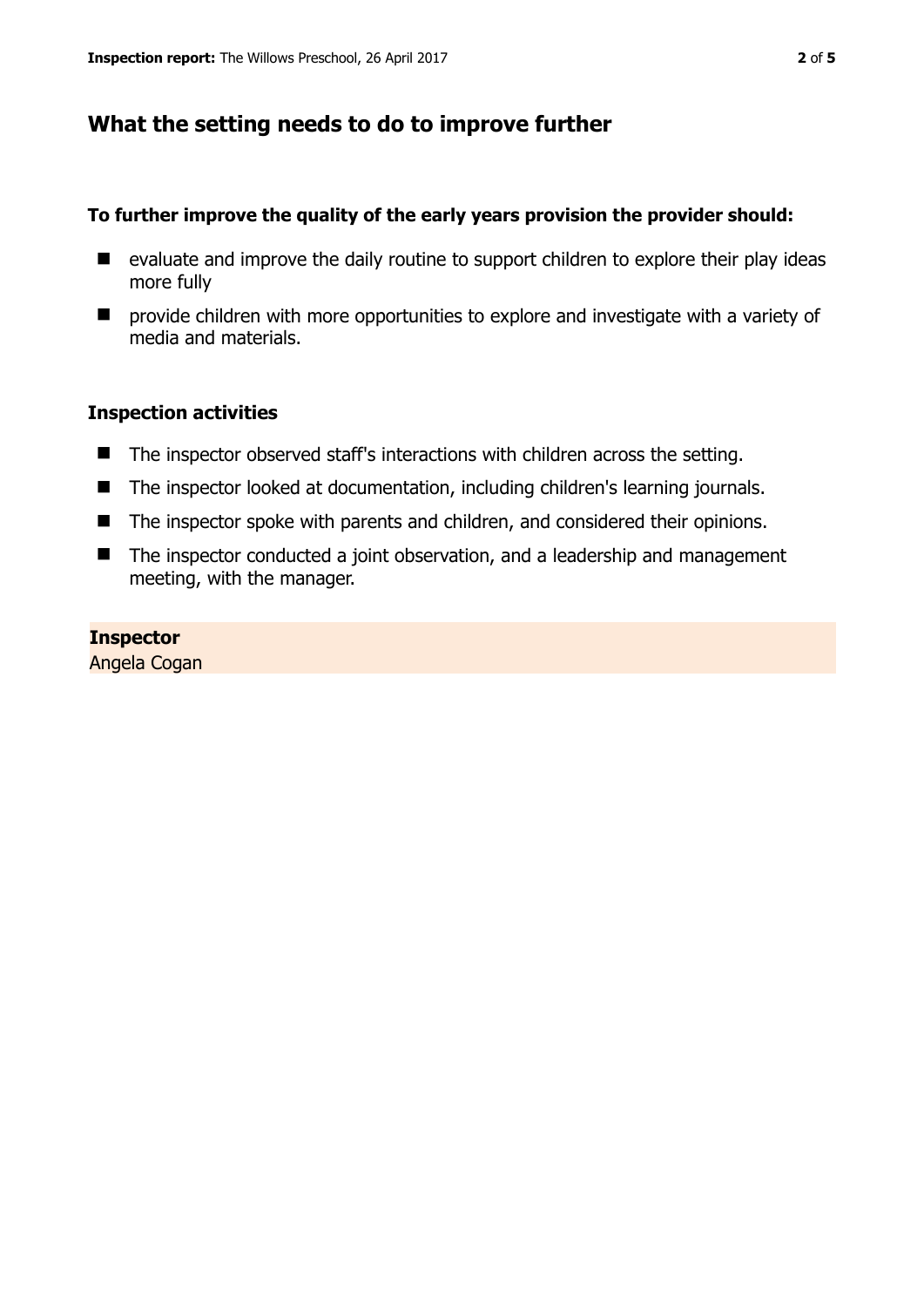# **Inspection findings**

## **Effectiveness of the leadership and management is good**

Safeguarding is effective. The manager and staff have a good understanding of safeguarding procedures and child protection issues. The manager has developed a wellinformed culture that drives improvement forward. She is skilled at evaluating the quality of the provision and this helps to improve outcomes for children. For example, she has reflected on the quality of the pre-school and introduced resources that engage children outside, such as a new sand pit. Children are well prepared for their move to school. Management and staff have built strong and effective relationships with other settings, helping children to experience continuity.

# **Quality of teaching, learning and assessment is good**

Staff help children make links in their understanding. For example, children pretend to be builders, make their own constructions and learn to measure wooden planks using tape measures. Staff provide interesting activities and children are keen to take part. For example, children mix flour, salt and water, and are mesmerised as the salt pours like a liquid, and sheds dust in the sunlight. Children make discoveries and experience challenge in their play. For instance, they lift a heavy water bottle and use a funnel before successfully transporting water to a vegetable plot. Children are well supported to improve their mathematical ideas and have a good grasp of numbers. For example, they count corks and stones into dishes, solve problems, and confidently record their answers.

## **Personal development, behaviour and welfare are good**

Children are settled and interested in their play. Their behaviour is good and they work well together. For example, they discuss how best to use brooms to sweep up sand and stones. Staff support children's self-chosen play to extend their learning well. For example, children enjoyed making pretend sandwiches and staff helped them to work out how many they needed and how heavy the sandwiches were. Staff promote children's emotional well-being effectively. For instance, they encourage children's efforts and praise their success in tasks. Children develop an understanding of healthy lifestyles and enjoy plenty of fresh air and exercise.

## **Outcomes for children are good**

Children are eager to learn and take part. They make decisions and play with good levels of independence. Older children are respectful and learn about the world around them. For example, they handle an insect gently and carefully, and improve their understanding of numbers as they count its legs. Children are confident, making strong relationships with their special key person and with each other.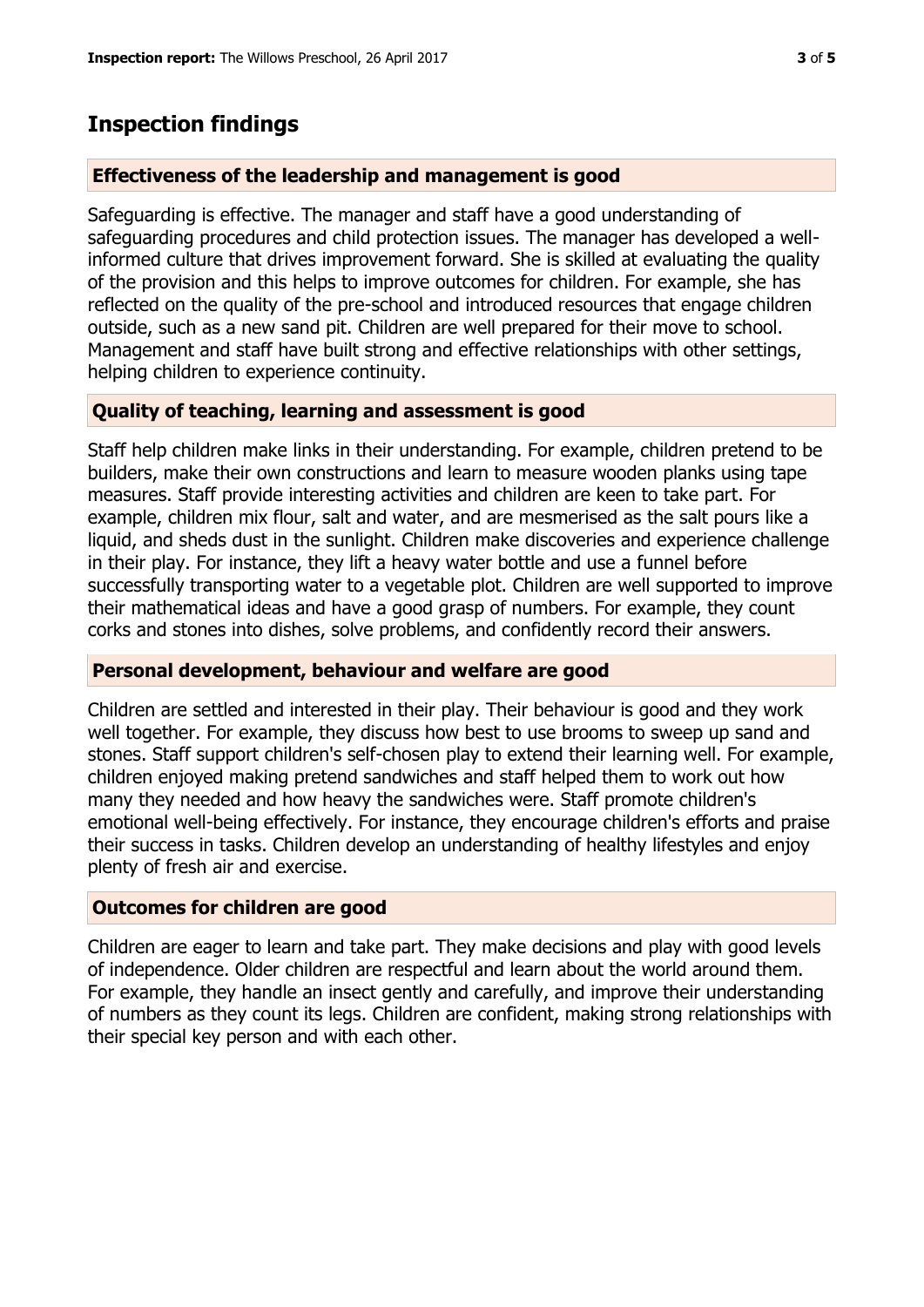# **Setting details**

| Unique reference number                             | EY267101                                               |  |
|-----------------------------------------------------|--------------------------------------------------------|--|
| <b>Local authority</b>                              | Wiltshire                                              |  |
| <b>Inspection number</b>                            | 1091765                                                |  |
| <b>Type of provision</b>                            | Sessional provision                                    |  |
| Day care type                                       | Childcare - Non-Domestic                               |  |
| <b>Registers</b>                                    | Early Years Register, Compulsory Childcare<br>Register |  |
| Age range of children                               | $2 - 4$                                                |  |
| <b>Total number of places</b>                       | 24                                                     |  |
| Number of children on roll                          | 49                                                     |  |
| Name of registered person                           | The Willows Pre-School Committee                       |  |
| <b>Registered person unique</b><br>reference number | RP906635                                               |  |
| Date of previous inspection                         | 20 April 2015                                          |  |
| <b>Telephone number</b>                             | 01225 769489                                           |  |

The Willows Pre-school opened in 2004. It is in North Bradley in Wiltshire. The group opens Monday to Friday during school term times from 9am to 3pm. Seven staff members work with the children. The manager has early years professional status and five staff hold early years qualifications at level 3.

This inspection was carried out by Ofsted under sections 49 and 50 of the Childcare Act 2006 on the quality and standards of provision that is registered on the Early Years Register. The registered person must ensure that this provision complies with the statutory framework for children's learning, development and care, known as the early years foundation stage.

Any complaints about the inspection or the report should be made following the procedures set out in the guidance 'Complaints procedure: raising concerns and making complaints about Ofsted', which is available from Ofsted's website: www.gov.uk/government/organisations/ofsted. If you would like Ofsted to send you a copy of the guidance, please telephone 0300 123 4234, or email enquiries@ofsted.gov.uk.